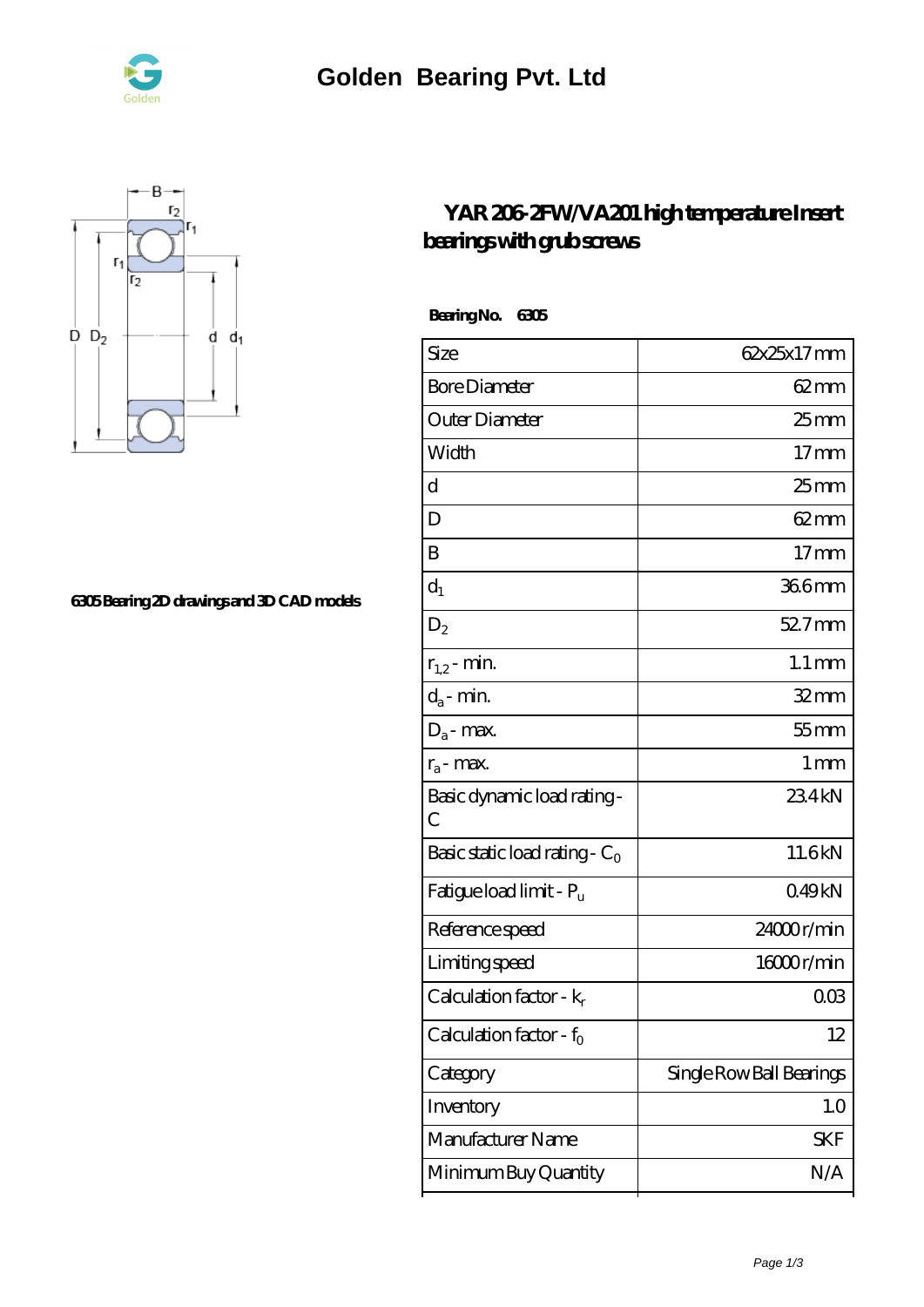

## **[Golden Bearing Pvt. Ltd](https://nrflci.com)**

| Weight /Kilogram                   | 0227                                                                                                                                                                         |
|------------------------------------|------------------------------------------------------------------------------------------------------------------------------------------------------------------------------|
| Product Group                      | <b>BOO308</b>                                                                                                                                                                |
| Enclosure                          | Open                                                                                                                                                                         |
| Precision Class                    | ABEC 1   ISO PO                                                                                                                                                              |
| Maximum Capacity / Filling<br>Slot | No                                                                                                                                                                           |
| Rolling Element                    | <b>Ball Bearing</b>                                                                                                                                                          |
| Snap Ring                          | No                                                                                                                                                                           |
| <b>Internal Special Features</b>   | No                                                                                                                                                                           |
| Cage Material                      | Steel                                                                                                                                                                        |
| Internal Clearance                 | CO-Medium                                                                                                                                                                    |
| Inch - Metric                      | Metric                                                                                                                                                                       |
| Long Description                   | 25MM Bore; 62MM<br>Outside Diameter; 17MM<br>Outer Race Diameter;<br>Open; Ball Bearing; ABEC 1<br>ISO PO, No Filling Slot; No<br>Snap Ring, No Internal<br>Special Features |
| Category                           | Single Row Ball Bearing                                                                                                                                                      |
| <b>UNSPSC</b>                      | 31171504                                                                                                                                                                     |
| Harmonized Tariff Code             | 8482105068                                                                                                                                                                   |
| Noun                               | Bearing                                                                                                                                                                      |
| <b>Keyword String</b>              | Ball                                                                                                                                                                         |
| Manufacturer URL                   | http://www.skf.com                                                                                                                                                           |
| Manufacturer Item Number           | 6305                                                                                                                                                                         |
| Weight/LBS                         | 0 <sub>5</sub>                                                                                                                                                               |
| Bore                               | 0.984 Inch   25 Millimeter                                                                                                                                                   |
| Outside Diameter                   | 2441 Inch   62 Millimeter                                                                                                                                                    |
| Outer Race Width                   | 0669Inch   17 Millimeter                                                                                                                                                     |
| $d_1$                              | 366mm                                                                                                                                                                        |
| $D_2$                              | 52.7mm                                                                                                                                                                       |
| $d_{a}$ min.                       | $32$ mm                                                                                                                                                                      |
| $D_a$ max.                         | 55 mm                                                                                                                                                                        |
|                                    |                                                                                                                                                                              |